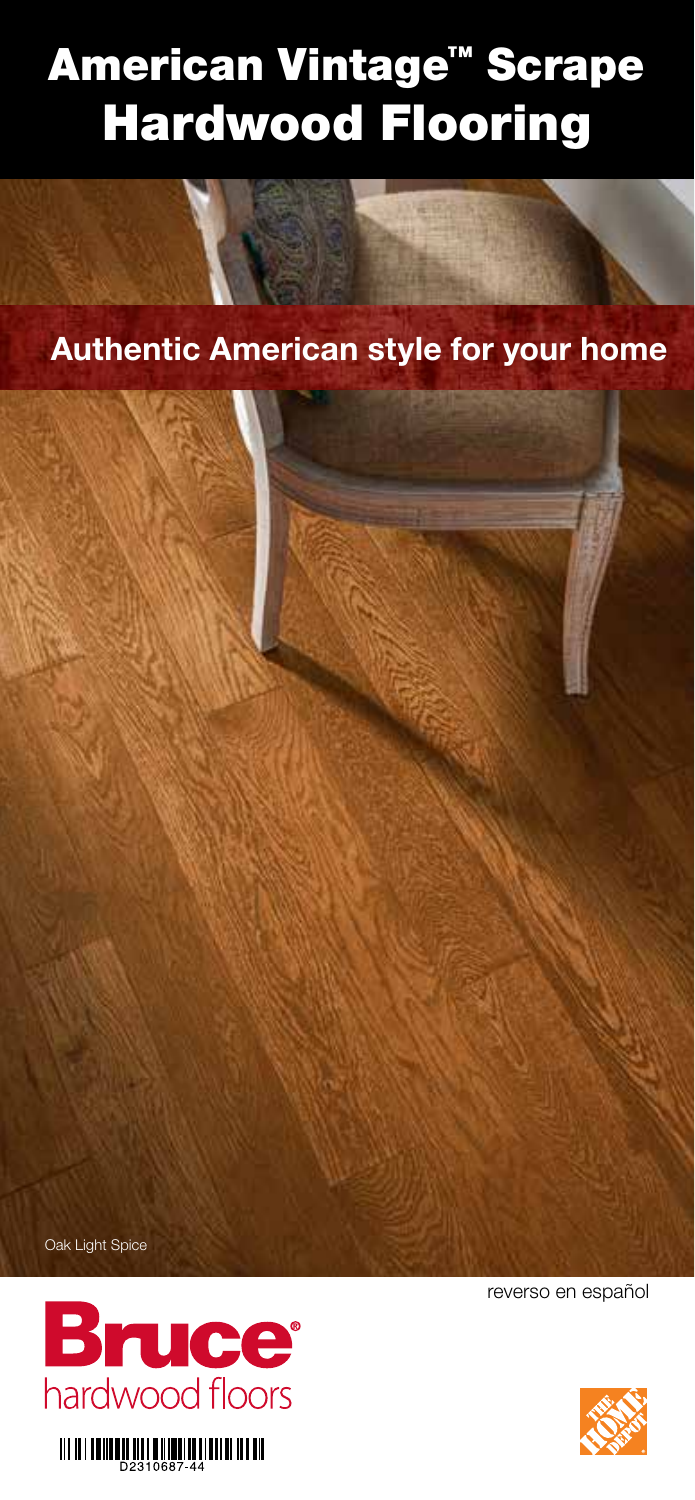# Hardwood Flooring

### **American Vintage™ Scrape**

### Authentic American style for your home

Presenting American Vintage Scrape, an authentic textured hardwood collection that captures the essence of beautiful American craftsmanship. This exclusive hardwood collection is manufactured by Bruce®, the #1 selling brand of hardwood floors.

Individually scraped 5" wide planks in random lengths provide ageless charm to any décor, creating the custom look of a vintage hand-scraped floor for less.

- Deep, rich colors that emphasize the character of wood
- Advanced urethane finish provides scuff and scratch resistance
- Proudly made in the USA

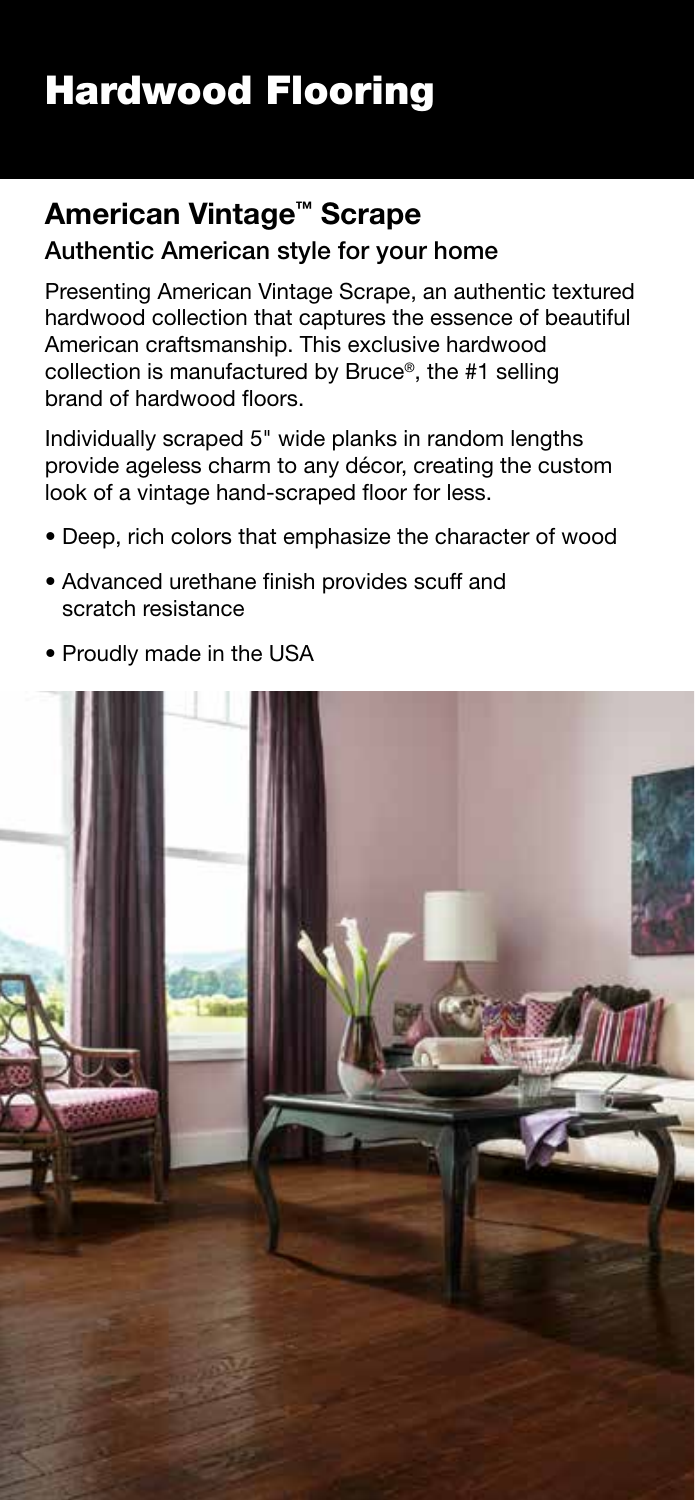# How to Choose Hardwood Flooring

### **All colors are available in either solid or engineered hardwood**

**1 Select style and color – a rich palette of 15 vivid colors ranging from natural to deep, dark mocha**



#### **2 Select your construction – solid or engineered construction for use in any room**

**Solid** 5" width, 3/4" thick

Solid hardwood flooring is designed for installation on or above ground level and is installed by nailing boards to a wood subfloor.

**Engineered** 5" width, 3/8" thick

Engineered hardwood flooring is designed for installation on all levels of your home including below ground level, such as your basement. May be installed by glue-down method or stapled to the subfloor.

### **Subfloor Construction**

Depending on whether you choose solid or engineered hardwood, they may be installed using glue, nails, or staples or may interlock to "float" above your subfloor. Glue-down and floating installations are usually over concrete, vinyl and other non-nailable surfaces. Nails or staples are used when installing over wood subfloors.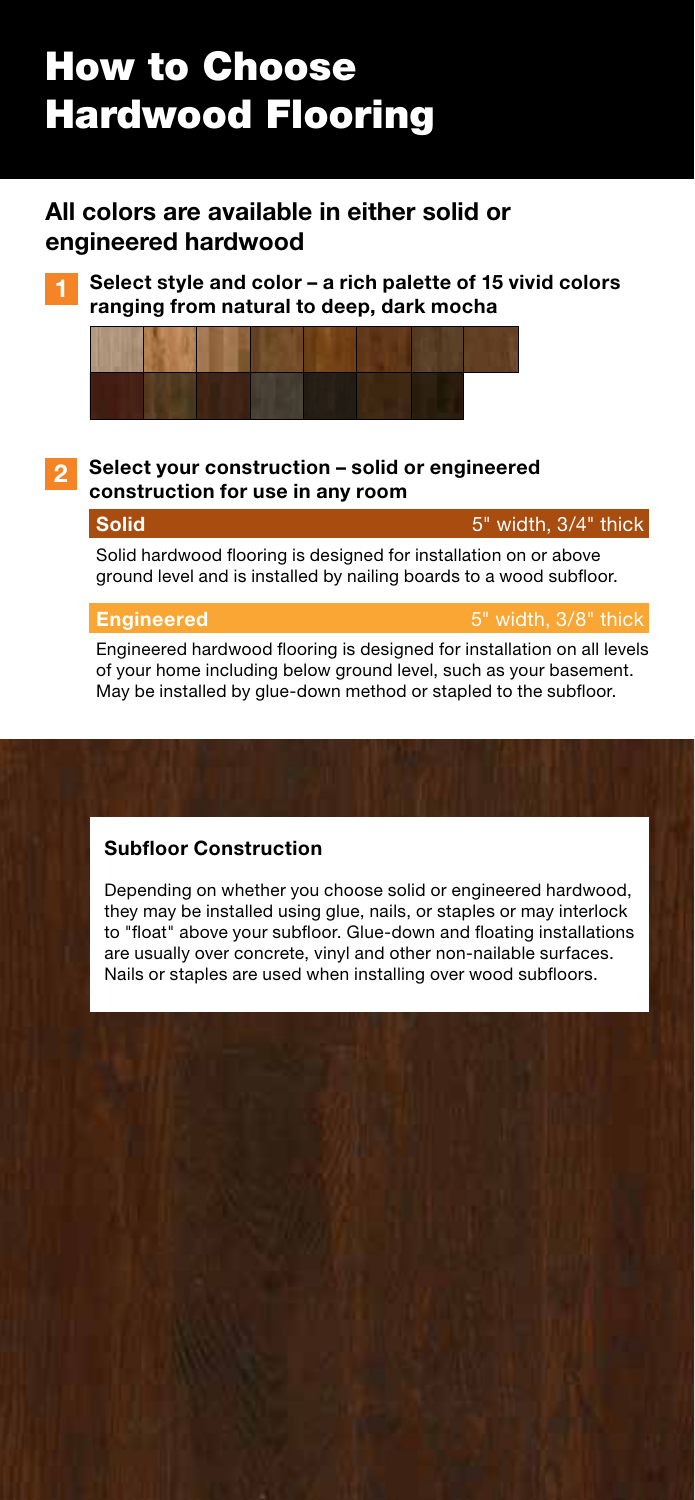## **Durability**

### **American Vintage™ Scrape**

### With advanced urethane finish

- Provides superior scratch and stain resistance compared to standard finishes\*
- Delivers all the performance needed to resist everyday traffic and spills



\*Standard finishes are site-applied urethane finishes



### Care and Maintenance

To preserve the beauty of your floor, sweep or dry mop as needed. Periodically clean with Bruce® Hardwood & Laminate Floor Cleaner and the Bruce Swivel-Head Mop with reversible terry cloth cover. Simply spray and mop. Clean up spills immediately and follow with the recommended floor cleaner.



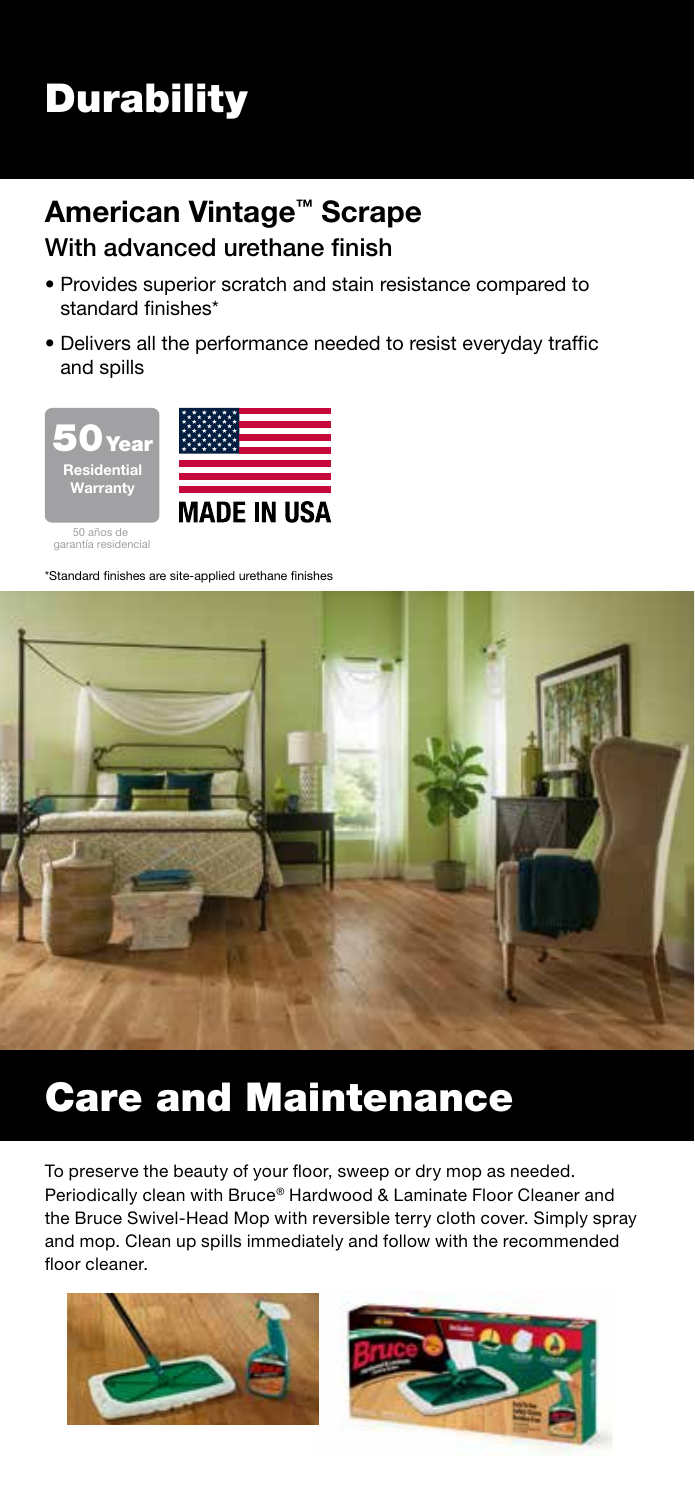

Oak By the Sea

| <b>Solid</b>                                            | Engineered       |
|---------------------------------------------------------|------------------|
| Model #: SAMV5BY<br>SKU #: 1000026616 SKU #: 1000028909 | Model #: EAMV5BY |



#### White Oak Natural

| <b>Solid</b>                                                                 | Engineered |
|------------------------------------------------------------------------------|------------|
| Model #: SAMV5NA   Model #: EAMV5NA<br>ISKU #: 1000026627 ISKU #: 1000028911 |            |



#### Oak Prairie

| <b>Solid</b>                        | Engineered                          |
|-------------------------------------|-------------------------------------|
| Model #: SAMV5PR   Model #: EAMV5PR | SKU #: 1000026631 SKU #: 1000028912 |



Red Oak Natural

| Solid                                                                      | Engineered |
|----------------------------------------------------------------------------|------------|
| Model #: SAMV5RN   Model #: EAMV5RN<br>SKU #: 1000026621 SKU #: 1000028910 |            |





### Oak Light Spice

| Solid                                                                       | Engineered |
|-----------------------------------------------------------------------------|------------|
| Model #: SAMV5LS   Model #: EAMV5LS<br>SKU #: 1000026667  SKU #: 1000028924 |            |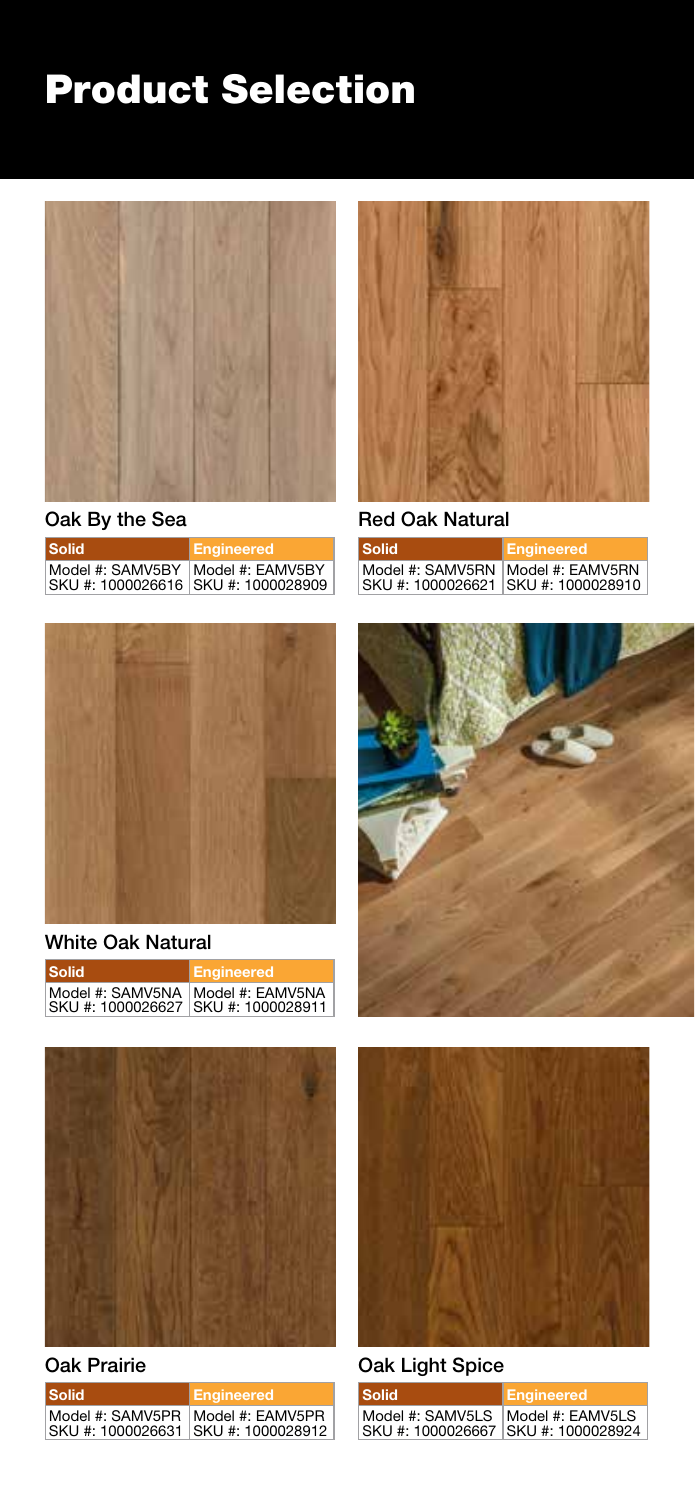

Oak Fall Classic

| <b>Solid</b> | Engineered                                                                   |
|--------------|------------------------------------------------------------------------------|
|              | Model #: SAMV5FC   Model #: EAMV5FC  <br>SKU #: 1000017940 SKU #: 1000028926 |



Oak Tawny

| Solid                                                   | Engineered       |
|---------------------------------------------------------|------------------|
| Model #: SAMV5TA<br>SKU #: 1000026634 SKU #: 1000028913 | Model #: EAMV5TA |



### Oak Bear Creek

| Solid                                                                      | <b>Engineered</b> |
|----------------------------------------------------------------------------|-------------------|
| Model #: SAMV5BR   Model #: EAMV5BR<br>SKU #: 1000026639 SKU #: 1000028915 |                   |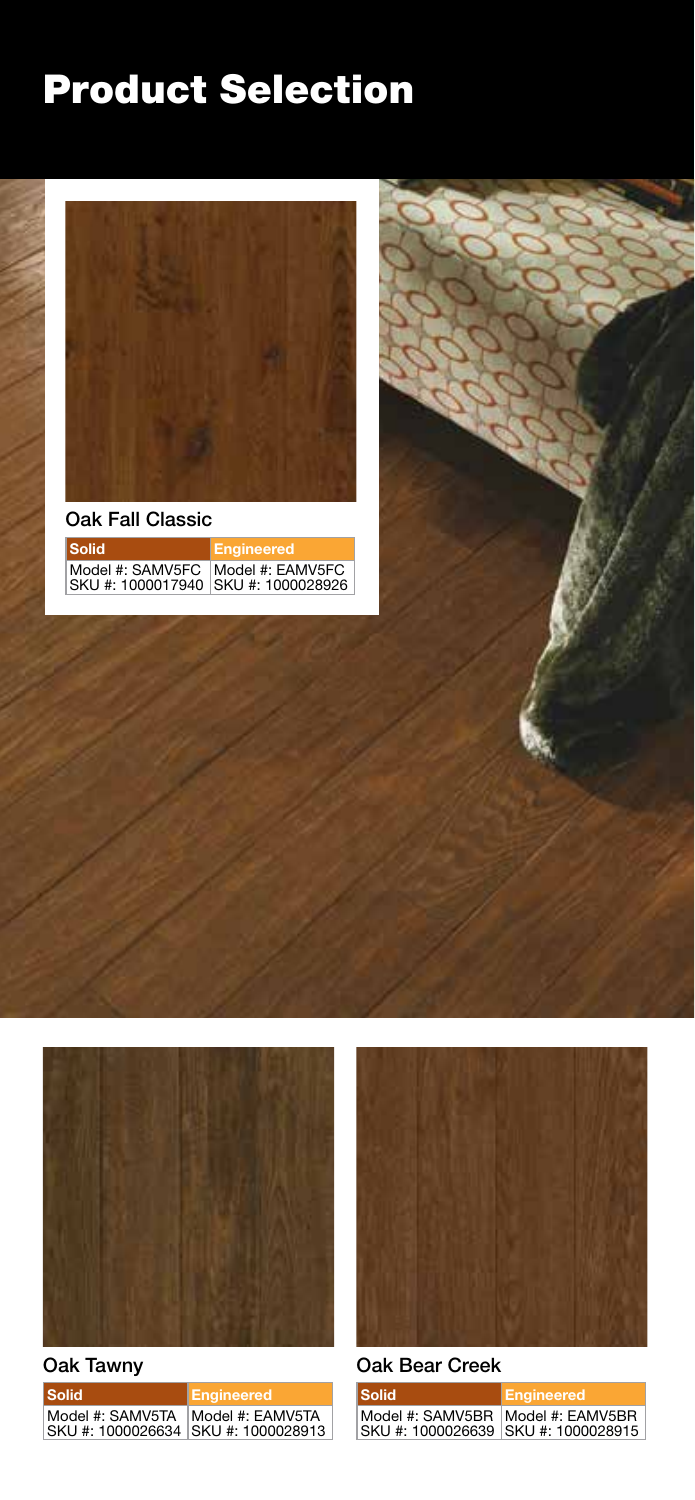

Oak Black Cherry

| <b>Solid</b>                                                               | Engineered |
|----------------------------------------------------------------------------|------------|
| Model #: SAMV5BC   Model #: EAMV5BC<br>SKU #: 1000026653 SKU #: 1000028918 |            |



### Oak Highland Trail

| <b>Solid</b>                                              | Engineered       |
|-----------------------------------------------------------|------------------|
| Model #: SAMV5HT<br>ISKU #: 1000026646 ISKU #: 1000028917 | Model #: EAMV5HT |



#### Oak Wolf Run

| <b>Solid</b>                        | Engineered                          |
|-------------------------------------|-------------------------------------|
| SKU #: 1000026643 SKU #: 1000028916 | Model #: SAMV5WR   Model #: EAMV5WR |



Oak Mountainside

| Solid                                                                      | Engineered |
|----------------------------------------------------------------------------|------------|
| Model #: SAMV5MS   Model #: EAMV5MS<br>SKU #: 1000026664 SKU #: 1000028922 |            |





### Oak Flint

| Solid            | Engineered                                               |
|------------------|----------------------------------------------------------|
| Model #: SAMV5FL | Model #: EAMV5FL<br>SKU #: 1000026661  SKU #: 1000028921 |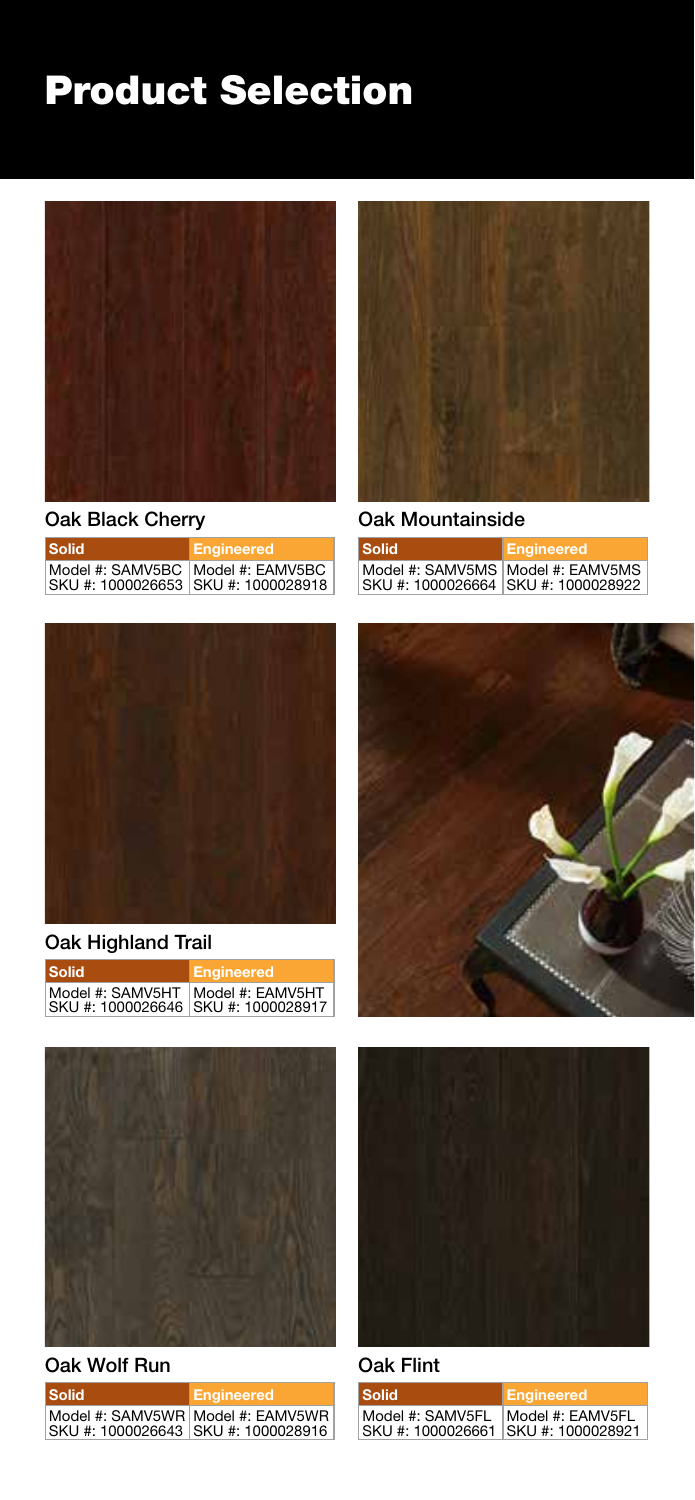

Oak Mocha

| <b>Solid</b>                          | Engineered                          |
|---------------------------------------|-------------------------------------|
| SKU #: 1000017943   SKU #: 1000028927 | Model #: SAMV5MC   Model #: EAMV5MC |



### Oak Pioneer

| <b>Solid</b>                                                                 | Engineered |
|------------------------------------------------------------------------------|------------|
| Model #: SAMV5PN   Model #: EAMV5PN<br>ISKU #: 1000026659 ISKU #: 1000028920 |            |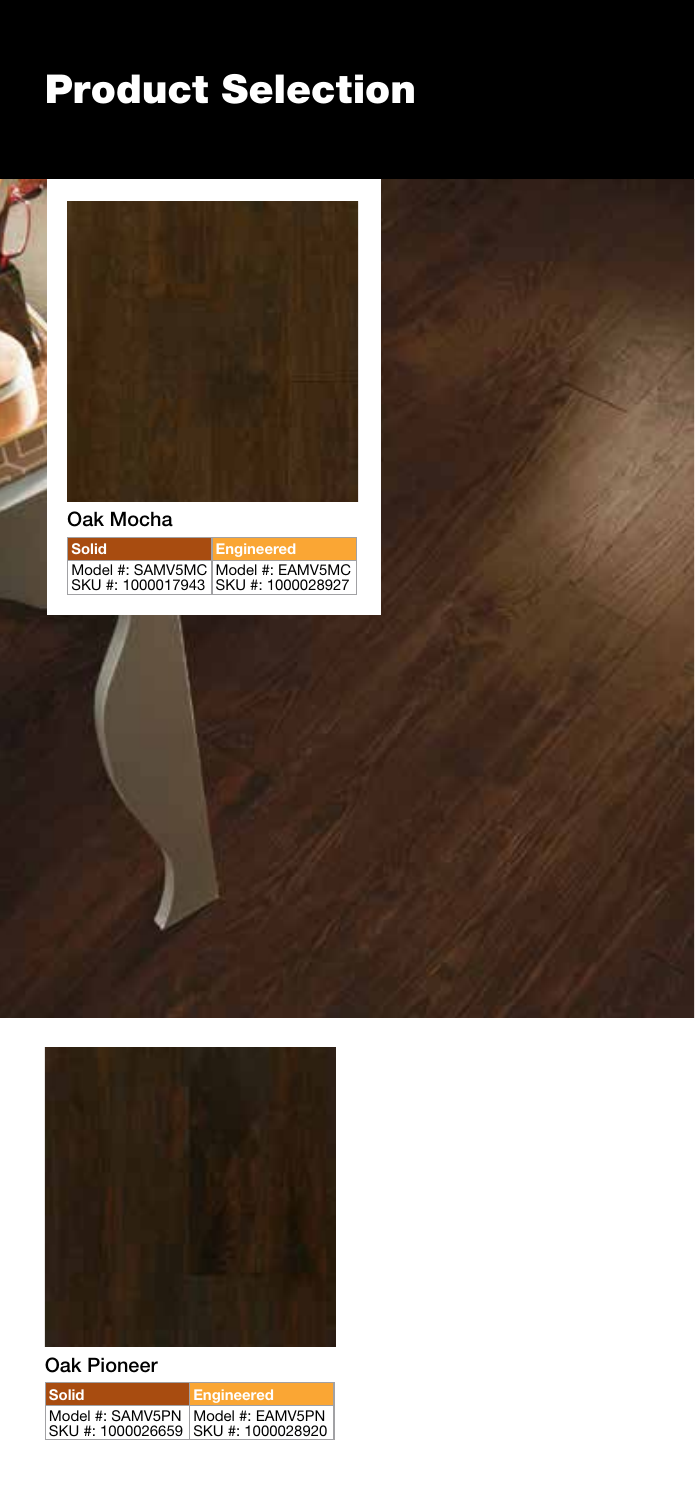### Environmental Sustainability

As the world's largest hardwood flooring company, Armstrong® (Bruce® is an Armstrong brand), has a vested interest in protecting forests where our raw materials come from.

Our strategy requires that we protect the communities where we extract, process, and manufacture our wood products. Our goal is to support sustainable forest management practices, globally, including planting trees to replenish what we harvest.

#### **Sustainability Features**

- Forest Stewardship Council (FSC) certification available for selected solid and engineered hardwood products
- Our engineered wood flooring is certified as a low-emitting (low-VOC) wood prouct